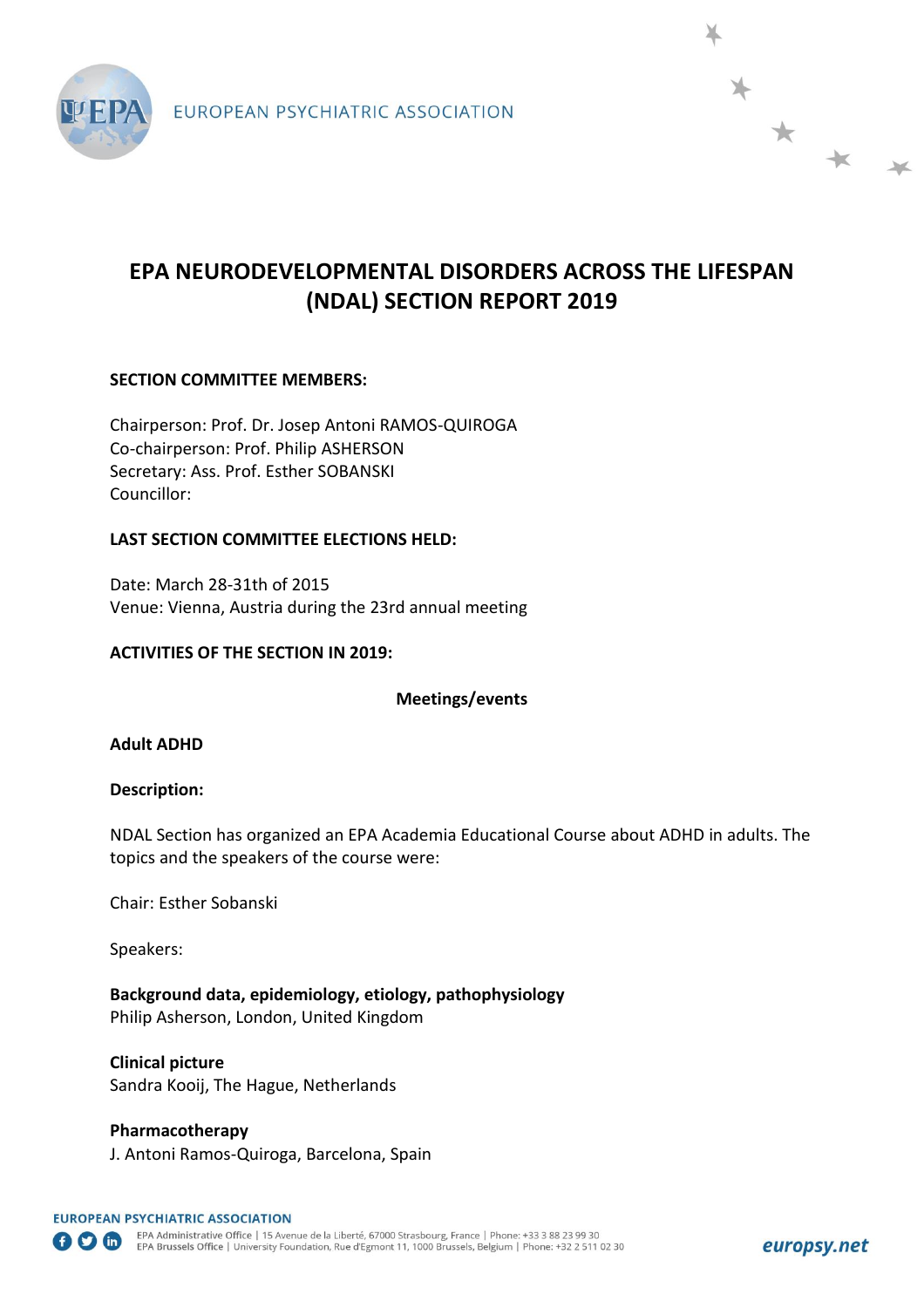

EUROPEAN PSYCHIATRIC ASSOCIATION

**Psychotherapy**  Esther Sobanski, Mannheim, Germany

The attendees were provided with the slides of the course and some important papers about ADHD in adulthood.

\* \* \*

**Venue:** Warsaw, Poland **Date:** Saturday, 6th April 2019 **Attendance:** More than 50 people. Full.

#### **Diagnosis and Management of Treatment-Resistant Psychiatric Disorders Description:**

We presented new data in this symposium proposed by the EPA Section on Psychopharmacology. Prof. Ramos-Quiroga presented "Adult ADHD and Substance Use as Comorbid Condtions in Treatment-Resistant Psychiatric Disorders".

**Venue:** Warsaw, Poland **Date:** Monday, 8th April 2019 **Attendance:** Full the room

## **Female Gender, Reproductive Evets and the Expression of Selected Mental Disorders**

## **Description:**

This symposium was proposed by the EPA Section on Women, Gender and Mental Health together with NDAL Section.

Chairs: A. Wieck (UK) and J. A. Ramos-Quiroga (Spain)

What do We know about how chilbearing Impacts Mood Disorders? I. Jones (UK)

Menopause and Mental Health. A. Riecher-Rössler (Switzerland)

Mood Changes Related to reproductive events in women with ADHD. S. Kooij (The Netherlands)

The Role of emotional dysregulation in women with ADHD and borderline personality disorder: a comparative analysis. P. Asherson (UK)

**Discussion**